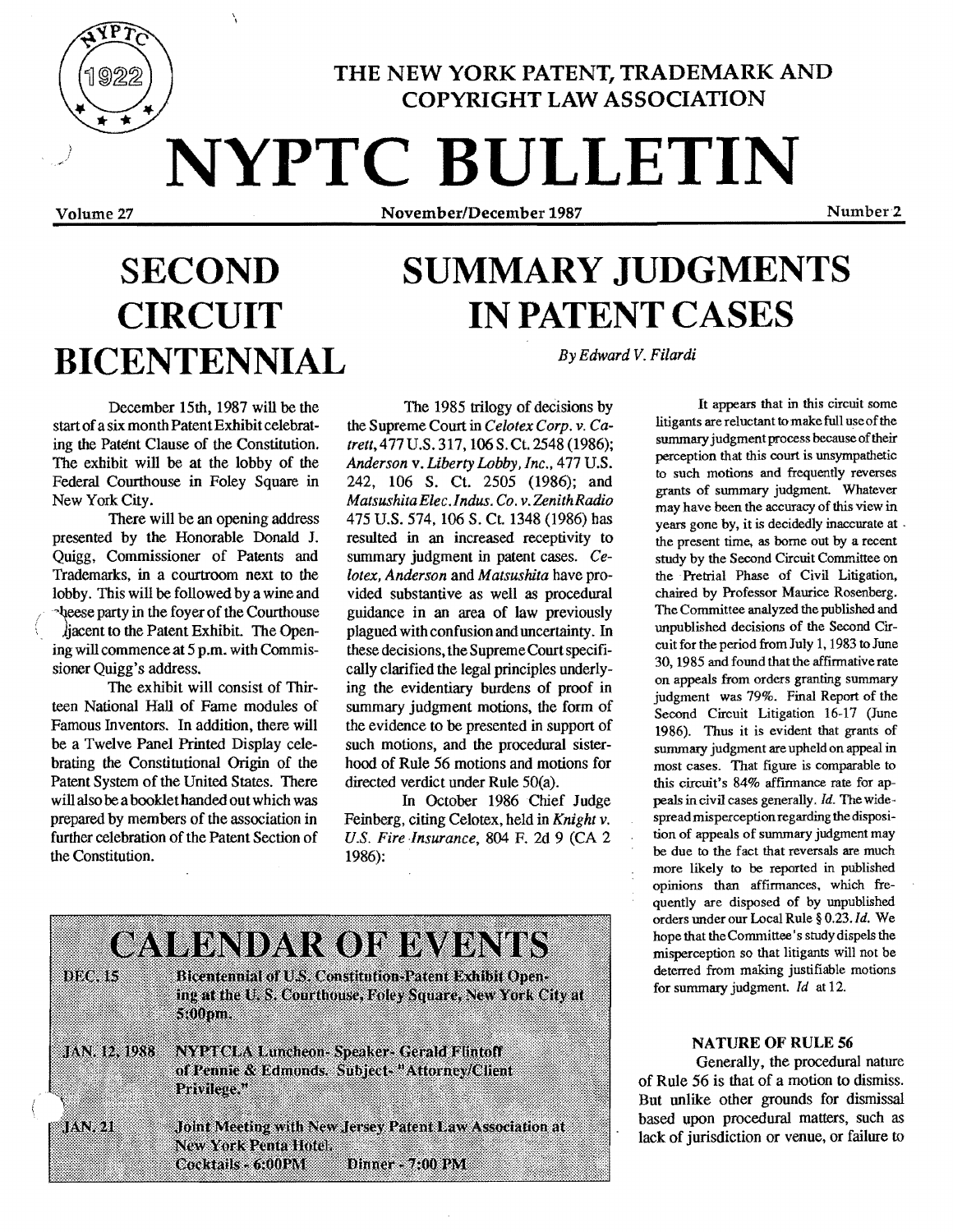state a claim upon which relief may be granted, a summary judgment motion requesting a determination of substantive issues, such as validity, infringement or enforceability, requires all parties to make a careful assessment of the nature of the available evidence and to focus sharply upon the triable issues in the case. The very nature of Rule 56 compels all parties to determine what facts are *both* material and genuinely in dispute. Fed. R. Civ. P. 56(c).

The lack of a definition in Rule 56 as to what is a "genuine" issue and what is a "material" fact has proved particularly troublesome. Even after careful assessment, lingering uncertainty about the "genuine" and "material" standards often times clouds the question whether a summary judgment motion is appropriate. In large measure, ambiguous standards, coupled with the principle that all inferences are to be drawn and all doubt is to be resolved in a light most favorable to the non-moving party, *United States* v. *Diebold* 369 U.S. 654,655 (1962), account for the general reluctance towards moving for or granting summary judgment on substantive issues.

Prior to the 1985 Supreme Court trilogy, judicial guidance in defining "genuine" and "material" had been scarce. Judges disposed of summary judgment motions on a case by case basis while cautiously avoiding any interpretation of the "genuine" and "material" standard of Rule 56. Such judicial caution cast an undeserved shadow on Rule 56, resulting not only in a misperception about the Rule, but, more importantly, in an alarming under-utilization of what is an integral part of the mechanism of the Federal Rules of Civil Procedure intended to bring about a speedy and less costly judicial determination.

It was in this atmosphere of uncertainty that the Supreme Court rendered its important holdings in the *Celotex, Anderson andMatsushitacases. InAnderson,* the Supreme Court held that a dispute as to a material issue is only "genuine" under Rule  $56(c)$  when "the evidence is such that a reasonable jury could return a verdict for the non-moving party." *Anderson* v. *LibertyLobby,477U.S.at \_\_,* 106 S.Ct. at Further, a factual issue is "material" only if it "might affect the outcome of the suit under governing law." *Id.* 

It is particularly noteworthy that

the Supreme Court couched the "genuine" dispute standard of Rule 56 in the familiar "reasonable jury" and "verdict" terms. With one quick stroke, the Court removed past uncertainties by allowing the standard to be measured against one of the oldest legal yardsticks, namely, the "reasonable man". In addition, the Court directly implicated the standard for directed verdict under Federal Rule of Civil Procedure 50(a). Indeed, the Supreme Court stated in *Anderson* that the standard under Rule 56 mirrored that for a directed verdict motion. *Id.* at 2511. Summary judgment and directed verdict motions differ only in the point in the litigation when each is made.

In *Celotex,* the Supreme Court held that the non-movant must make a showing sufficient to establish the existence of an issue essential to that party's case, and on which that party will bear the burden of proof at trial, or summary judgment will be granted against the party. *CelotexCorp.* v. *Catrett,477U.S.at \_\_,*  106 S. Ct. at 2553. Further, where the movant will not bear the burden of proof at trial, that party need only identify those portions of pleadings, depositions, answers to interrogatories, admissions, or affidavits which it believes demonstrate the absence ofmaterial fact. *Id.* As such, the party who bears the burden of proof at trial must present more than some evidence and must make an affirmative evidentiary showing sufficient to establish the elements of its claim.

Procedurally, *theCourtinCelotex*  held that the evidence presented in support of the motion need not be in affidavit or similar form, stating:

[W]e find no express or implied requirement. in Rule 56 that the moving party supports its motion with affidavits or other similar materials negating the opponent's claim. On the conlrary. Rule 56 (c), which refers to "the affidavits, if *any:*  (emphasis added). suggests the absence of such a requirement. And if there were any doubt about the meaning of Rule 56 (c) in this regard, such doubt is clearly removed by Rules 56 (a) and (b). which provide that claimants and defendants, respectively, may move for summary judgment *"with or without supporting affidavits"* (emphasis added). Celotex Corp. v. Catrett, Id. 2553.

#### THE FEDERAL CIRCUIT AND **SUMMARY** JUDGMENT IN PATENT CASES

The Patent bar has never pe ceived the Federal Circuit as being hostile to summary judgment. From its inception in 1983, the Federal Circuit has been receptive to summary judgment motions. See *DL. Auld Co. v. Chroma Graphics Corp.,*  714 F. 2d 1144 (Fed. Cir, 1983); *Chore-Time Equipment Inc.* v. *Cumberland Corp.* , 713 F.2d 774 (Fed. Cir. 1983). See also, *Barmag Banner Maschinen{abrik AG* v. *Murata Mach. Ltd.,* 731 F.2d 831, (Fed. Cir.1984); *Union Carbide Corp. v.American Can Corp.,* 724 F.2d 1567 (Fed. Cir.· 1984); *Molinarov. FannonICourierCorp.,*  745 F. 2d 651 (Fed. Cir. 1984). .

In *Molinaro,* the Court proclaimed that summary judgment was as applicable to patent cases as to other cases. This decision was particularly significant because it involved a patent infringement issue, one that had long been considered improper for summary judgment. In *Chore-Time* the court stated "where no issue of material fact is present, courts should not hesitate to avoid an unnecessary trial by proceeding under Fed. R. Civ. P. 5' without regard to the particular type of  $\text{sub}$ involved". *Chore-Time,* 713 F.2d at 776.

It was also widely perceived that a defense based on 35 U.S.C. Sec. 103 would not be particularly well-suited for summary judgment because of the factual nature of the *Graham* inquiries. *Graham v. John Deere, Inc.,* 383 U.S. 1 (1966). The Court of Appeals for the Federal Circuit quickly dispelled that notion in the *Chore-Time*  decision, stating that the mere incantation ofthe fact fmdings listed in *Graham*cannot establish the impropriety of issuing summary judgment when there is no material issue of fact to resolve. *Chore Time,* 713 F.2d at 776.

Again in 1985, the Federal Circuit, sitting en banc, in *SRI International* v. *Matsushita Electric Corp.,* 775 F. 2d 1107. (Fed. Cir. 1985) putthe patent baron notice that Rule 56 is "as appropriate in a patent case as in other cases where there are no genuine issue ofmaterial fact". *Id.* at 1117. See also, *Hodosh v. Block Drug Company*  Inc., 786F. 2d 1136, 1141 (Fed. Cir.1986); *Moeller v. Ioeneticslnc .•* 794F.2d653,6[ ," (Fed. Cir. 1986). In *Hodosh*, Judge Ric.. stated that "summary judgment is authorized where it is quite clear what the truth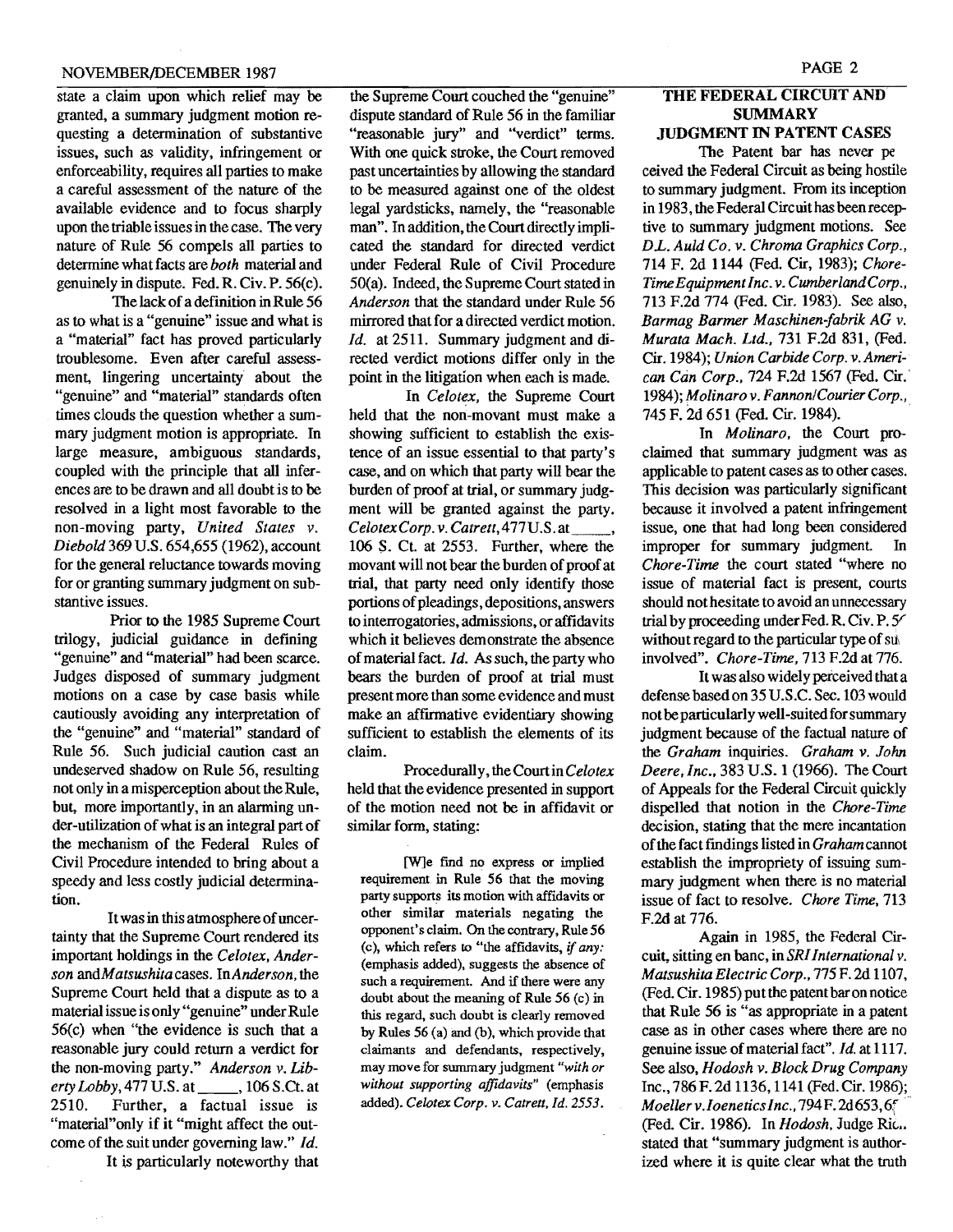# **HARMONIZATION SURVEY**

The United States Patent Office has proposed a possible "harmonized" patent system for consid-· eration by the three major patent offices (United States, Japanese and European) and possible future adherence by other Patent Offices. The system would include many features of our present U.S. patent law, e.g., grace period, an objective test for obviousness, "means plus function" claims, peripheral claiming practice, and no compulsory licenses. At the same time, the proposal would also require basic changes in the U.S. patent law.

Listed are some of the changes proposed for U.S. law. Kindly provide us with your comments on these changes, including an indication whether you believe the U. S. should accept these changes as part of an overall "package" of an internationally accepted "harmonized" patent system. (Note: many of these proposals will require detailed implementary regulations.)

I. A "fIrst-to-file" system (eliminating interference and 35 USC 104).

II. A provision under the "first-to-file" system guaranteeing a personal right to prior user.

m. Extending the effective prior art date of a previously filed, subsequently published application, back to its priority date (eliminating the In re Hilmer Rule).

IV. Previously filed, subsequently published applications can only be used for novelty-defeating purposes, not for judging obviousness (eliminating 102(e) from 103).

V. The Duration of a Patent shall be 20 years from its fIling date.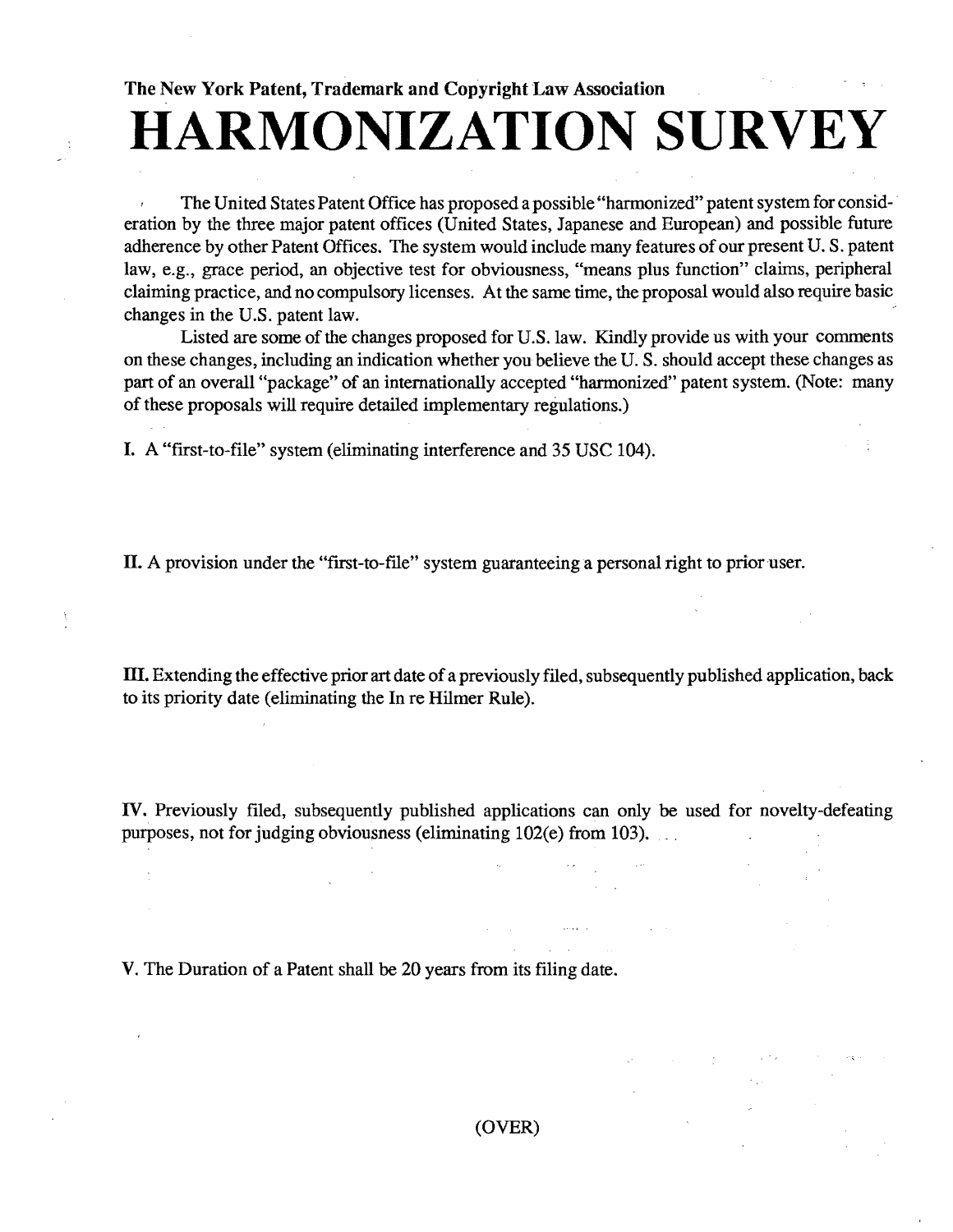VI. Publication of patent applications 18 months from fIling or priority date.

VII. Provisional rights for damages from infringement, from publication (18 months after filing) until a patent issues.

VIII. Filing by the Assignee.

IX. A one year grace period from the priority date and only for publications or acts by, or derived from, the inventor.

 $\Delta \sim 10$ 

X. No requirement to include the best mode.

XI. Miscellaneous comments.

XII. About Yourself

| Name      |                         |  |
|-----------|-------------------------|--|
| Firm      |                         |  |
| Address   |                         |  |
|           |                         |  |
| Telephone |                         |  |
|           | Nature of your Practice |  |

Please return your comments to: Paul H. Heller, Esq. President, NYPTCLA One Broadway New York, NY 10004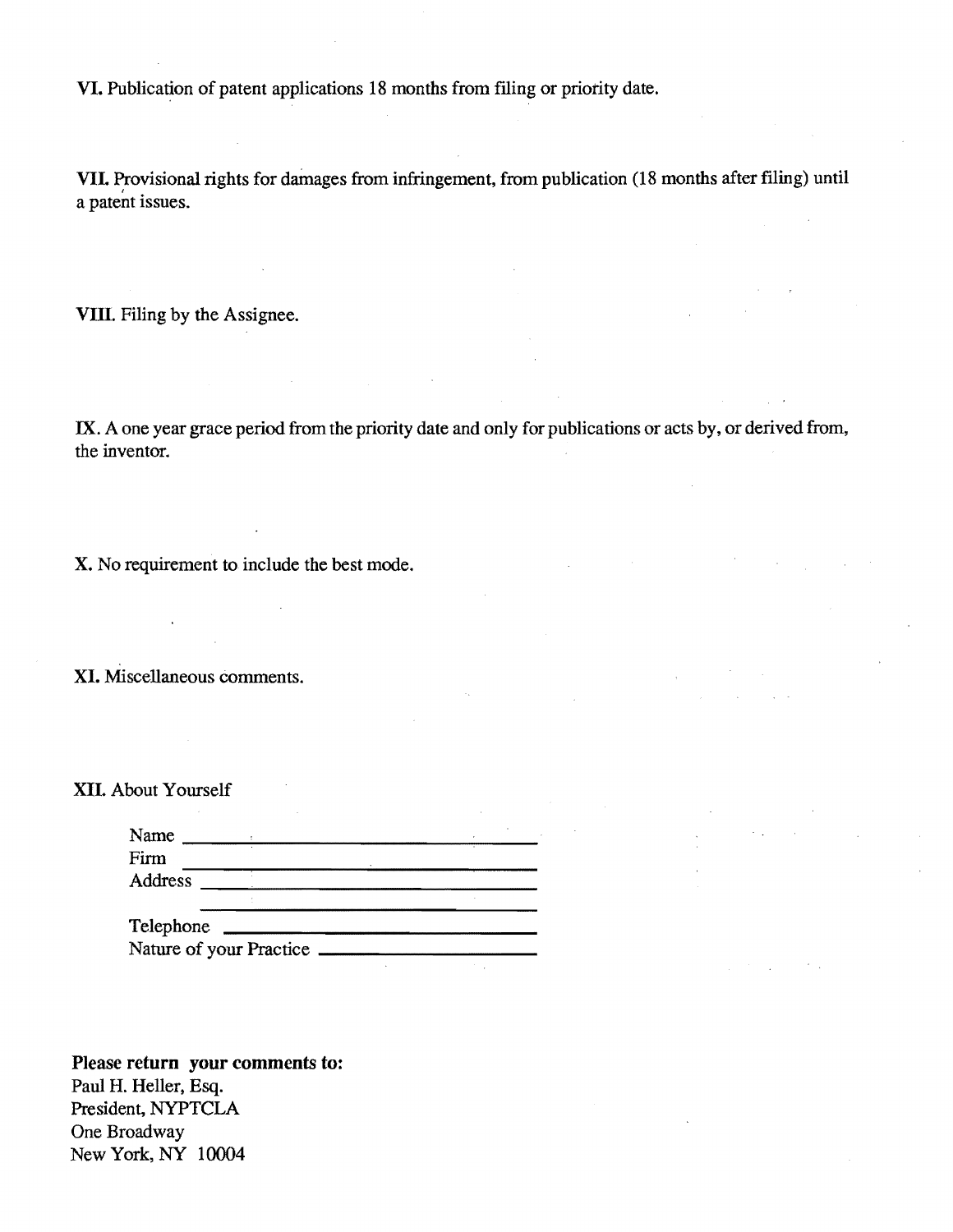### NOVEMBER/DECEMBER 1987 PAGE 3

#### is". *Hodosh,* 786 F. 2d at 1141.

In the 1985 Federal Circuit deci*sioninKangaROOS U.SA.* v. *Caldor'/nc.,*  '78 F. 2d 1571 (Fed. Cir. 1985), the court . eversed the trial judge's grant of summary judgment against a patentee on the issue of inequitable yonduct. Particularly disturbed at the trial court's refusal to grant *Kanga-ROOS'* request to present evidence on intent ("It is inconceivable that any evidence which might be adduced at trial could alter this conclusion"), Judge Newman wrote, "summary judgment of fraud or inequitable conduct, reached while denying to the person accused of the fraud or inequitable conduct the opportunity to be heard on the issue, is a draconian result." While Judge Newman's choice of prose was intended to add particular emphasis to the majority's point, the Federal Circuit clearly did not intend the *KangaROOS* decision to be a measure of its receptivity to summary judgment or to be regarded as broad precedent in summary judgment cases.

The Court held, "We merely hold that the intent of the actor is a factor to be considered in judicial determination of fraud orinequitable conduct, and that intent was not on this record amenable to sum-)lary resolution." *Id.* at 35-36. *See also, Thvssen v. Turbine Components.* 663 F. Supp. 900 (D. Conn. 1987).

Again in 1985, this time regarding an infringement issue, the Court cautioned *inDM1. .Jnc.* v. *Deere and Co .•* 755 F. 2d 1570 (Fed. Cir. 1985), that because infringement is itself a fact issue, "a motion for summary judgment of infringement or noninfringement should be approached with care proportioned to the likelihood of its being inappropriate." *Id.* at 1573. To the extent that the Federal Circuit decisions in *KangaROOS* and *D.M.I.* may have been reviewed by the patent bar as a revision by the Court to the part skepticism against Rule 56 motions, such a view is clearly misplaced.

Reluctance to summary judgment motions has also been grounded in a mispreception that patent cases are too technical for summary determination. While it is true that the' technology of some patents is so complex that extensive expert witness testimony is required to resolve many fac 'ual issues, this alone does not preclude ~ummary judgment. In any event, a vast majority of patent cases involve relatively straightforward technology and are particularly well suited for summary judgment. This is especially true in certain instances:

(1) where the patent is readily understandable from the plain meaning of its language;

(2) where there is no dispute as to the nature of an alleged infringing device and the trial court can determine the meaning and scope of the claims without the need for expert testimony;

(3) where the evidence to be presented at trial is the same as that which will be used to support the summary judgment motion;

 $(4)$  where the nature of the claim is such that the only evidence required are documents in the public record, for example:

(i) A motion for an invalidity determination under Section 112 where the patent, its prosecution history, the pleadings and any supporting affidavits are all that is required for determination; or

(ii) A motion based upon a defense ofanticipation under 35 *V.S.c.* § 102 predicated upon a prior publication, use or sale.

Some statistics on Federal Circuit summary judgment motions are telling. Between 1983 and 1984 the Federal Circuit decided and published opinions in approximately 14 cases involving summary judgment. In about the same time period between 1985 and 1987, the number of published decision has already more than tripled and is approaching 50. The reversal rate by the Federal Circuit in published summary judgment cases is approximately 24%, which is comparable to all other civil cases.

The sharp increase in the quantity of cases involving summary judgment has also been paralleled by a substantially wider range of substantive issues being considered for summary disposition. For example, in two recent decisions the court approved of summary judgment in two situations of first impression:

(i) In *Dana Corp. v. American Precision, et al.,* 827 F.2d 755, 3 *V.S.P.Q.*  2d 1852 (Fed. Cir. 1987) the court held that the question of whether the facts of record \ establish a license is one of law and is entirely appropriate for summary judgment.

(ii) The *Kessler* doctrine, *Kessler* 

*v. Eldred.* 206 *V.S.* 285 (1907) which bars an infringement action against a customer of a seller who has previously prevailed against the patentee, was the subject of a summary judgment motion in *MGA v. General Motors, et al .•* 827 F.2d 729, 3 *V.S.P.Q.* 2d 1762 (Fed. Cir. 1987). The court again held that where no genuine issue of material fact is present, summary judgment is proper.

The Federal Circuit's receptivity to a broad range of substantive issues underlying summay judgment motions is further evidenced by its decision in the following cases: *Warner* & *Swasey Co. v.* 

*Between* 1983 *and* 1984 *the F ederal Circuit decided and published opinions in approximately 14 cases involving summary judgment. In about the same time period between* 1985 *and 1987, the number ofpublished decision has already more than tripled and is approaching 50.* 

*Salvagnini Transferica S.p.A., 806 F. 2d* 1045 (Fed. Cir. 1986) (improper forum, no license rights); *Met-Coil Systems Corp. v. KornersUnlimitedlnc.•* 803F.2d684 (Fed. Cir. 1986) (no infringement because of implied license); *Senza-Gel Corp. v. Seiffhart,* 803 F.2d 661 (Fed. Cir. 1986) (patent misuse); *Georgev.HondaMotorCo.Ltd.,*  802 F.2d 432 (Fed. Cir. 1986) (noninfringement); *Glaros v. H.H. Robertson Co.,* 797 F. 2d 1564 (Fed. Cir. 1986) *cert. denied,* 107 S.Ct 1262,94L.Ed.2d 124,55 *V.SL.W.* 3572 (1987) (obviousness of claimed subject matter); *Heinemann* v. *U.S.,* 796 F.2d 451 (Fed. Cir. 1986), *cert. denied,l07* S.Ct. 1565, 94 L.Ed. 758, 55 *V.SL.W.* 3642, *reh' g den.,* 107 S.Ct 1988, 95 L.Ed. 2d 827 (1987) (government title in patent); *Chemical Engineering Corp. v. Essef Industries Inc.,* 795 F.2d 1565 (Fed. Cir. 1986) (non-infringement); *Porter v. Farmers Supply Service.I nc.,* 790 F.2d 882 (Fed. Cir. 1986) (noninfringement); *Unette Corp. v. Unit Pack Co.,* 785 F.2d 1026 (Fed. Cir. 1986) (non-infringement); *Indium Corp. of America v. Semi-Alloys Inc.,* 781 F.2d 879 (Fed. Cir. 1985), *cert. denied.* 107 S.Ct. 84, 93 L.Ed. 2d 37, 55 *V.S.t..W.* 3232 (1986) (declaratory judgment jurisdiction, anti-trust standing);